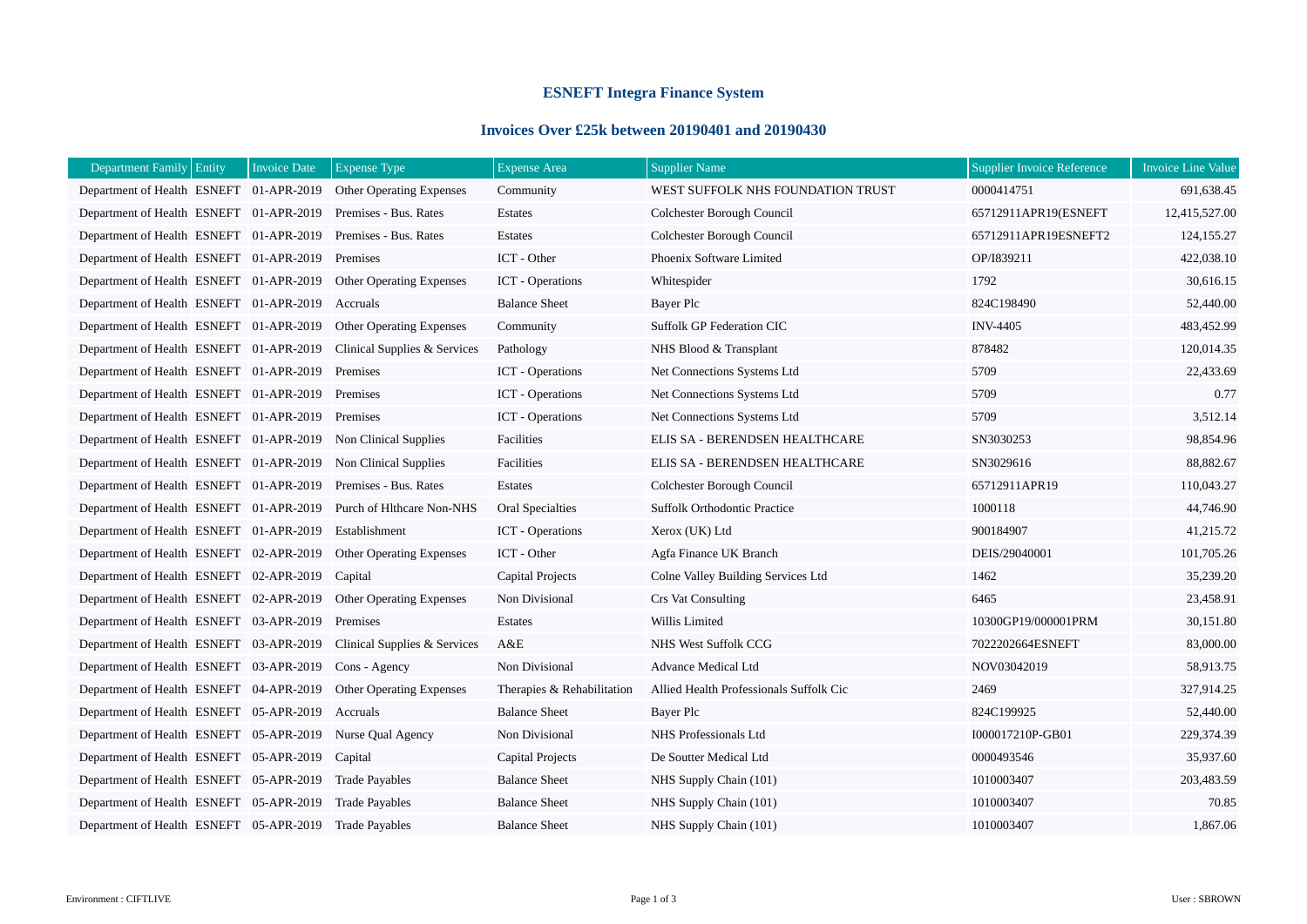| Department Family Entity                | <b>Invoice Date</b> | <b>Expense Type</b>          | <b>Expense Area</b>     | <b>Supplier Name</b>               | <b>Supplier Invoice Reference</b> | <b>Invoice Line Value</b> |
|-----------------------------------------|---------------------|------------------------------|-------------------------|------------------------------------|-----------------------------------|---------------------------|
| Department of Health ESNEFT 08-APR-2019 |                     | Clinical Supplies & Services | Medical Imaging         | W L Gore & Associates UK Ltd       | 60255434                          | 26,268.00                 |
| Department of Health ESNEFT 09-APR-2019 |                     | Accruals                     | <b>Balance Sheet</b>    | Bayer Plc                          | 824C200317                        | 52,440.00                 |
| Department of Health ESNEFT 09-APR-2019 |                     | Capital                      | <b>Capital Projects</b> | Colchester Electrical Services Ltd | 0904/01                           | 36,753.54                 |
| Department of Health ESNEFT 10-APR-2019 |                     | Nurse Qual Bank              | Non Divisional          | NHS Professionals Ltd              | I000017266P-GB01                  | 566,301.17                |
| Department of Health ESNEFT 10-APR-2019 |                     | Cons - Agency                | Non Divisional          | Litmus Managed Solutions Ltd       | 00000306                          | 134,514.04                |
| Department of Health ESNEFT 10-APR-2019 |                     | Premises                     | Estates                 | <b>Edf</b> Energy                  | 000005650795                      | 26,983.43                 |
| Department of Health ESNEFT 10-APR-2019 |                     | Cons - Agency                | Non Divisional          | <b>Advance Medical Ltd</b>         | NOV10042019                       | 32,448.91                 |
| Department of Health ESNEFT 12-APR-2019 |                     | <b>Trade Payables</b>        | <b>Balance Sheet</b>    | Hmrc                               | 0839PJ00070190M12                 | 1,999,450.74              |
| Department of Health ESNEFT 12-APR-2019 |                     | Other Payables               | <b>Balance Sheet</b>    | Hmrc                               | 0839PJ00070190M12                 | 44,374.00                 |
| Department of Health ESNEFT 12-APR-2019 |                     | <b>Social Security Costs</b> | <b>Balance Sheet</b>    | Hmrc                               | 0839PJ00070190M12                 | 990,437.36                |
| Department of Health ESNEFT 12-APR-2019 |                     | <b>Social Security Costs</b> | <b>Balance Sheet</b>    | Hmrc                               | 0839PJ00070190M12                 | 1,419,922.54              |
| Department of Health ESNEFT 12-APR-2019 |                     | <b>Social Security Costs</b> | <b>Balance Sheet</b>    | Hmrc                               | 0839PJ00070190M12                 | $-534.28$                 |
| Department of Health ESNEFT 12-APR-2019 |                     | <b>Social Security Costs</b> | <b>Balance Sheet</b>    | Hmrc                               | 0839PJ00070190M12                 | $-87.974.01$              |
| Department of Health ESNEFT 12-APR-2019 |                     | <b>Social Security Costs</b> | <b>Balance Sheet</b>    | Hmrc                               | 0839PJ00070190M12                 | $-1,736.41$               |
| Department of Health ESNEFT 12-APR-2019 |                     | Other Taxes Payable          | <b>Balance Sheet</b>    | Hmrc                               | 0839PJ00070190M12                 | 68,851.00                 |
| Department of Health ESNEFT 12-APR-2019 |                     | <b>Trade Payables</b>        | <b>Balance Sheet</b>    | Hmrc                               | 245PC000082271903M12              | 1,626,127.92              |
| Department of Health ESNEFT 12-APR-2019 |                     | <b>Other Payables</b>        | <b>Balance Sheet</b>    | Hmrc                               | 245PC000082271903M12              | 31,654.00                 |
| Department of Health ESNEFT 12-APR-2019 |                     | <b>Social Security Costs</b> | <b>Balance Sheet</b>    | Hmrc                               | 245PC000082271903M12              | 811,335.67                |
| Department of Health ESNEFT 12-APR-2019 |                     | <b>Social Security Costs</b> | <b>Balance Sheet</b>    | Hmrc                               | 245PC000082271903M12              | 1.155.149.62              |
| Department of Health ESNEFT 12-APR-2019 |                     | <b>Social Security Costs</b> | <b>Balance Sheet</b>    | Hmrc                               | 245PC000082271903M12              | -91,949.96                |
| Department of Health ESNEFT 12-APR-2019 |                     | <b>Social Security Costs</b> | <b>Balance Sheet</b>    | Hmrc                               | 245PC000082271903M12              | $-1,602.84$               |
| Department of Health ESNEFT 12-APR-2019 |                     | Other Taxes Payable          | <b>Balance Sheet</b>    | Hmrc                               | 245PC000082271903M12              | 55,988.00                 |
| Department of Health ESNEFT 12-APR-2019 |                     | Nurse Oual Bank              | Non Divisional          | NHS Professionals Ltd              | I000017346P-GB01                  | 131,022.88                |
| Department of Health ESNEFT 12-APR-2019 |                     | <b>Trade Payables</b>        | <b>Balance Sheet</b>    | NHS Supply Chain (101)             | 1010011200                        | 226,413.57                |
| Department of Health ESNEFT 12-APR-2019 |                     | <b>Trade Payables</b>        | <b>Balance Sheet</b>    | NHS Supply Chain (101)             | 1010011200                        | 2,304.96                  |
| Department of Health ESNEFT 12-APR-2019 |                     | <b>Trade Payables</b>        | <b>Balance Sheet</b>    | NHS Supply Chain (101)             | 1010011200                        | 159.40                    |
| Department of Health ESNEFT 15-APR-2019 |                     | Clinical Supplies & Services | Pathology               | NHS Blood & Transplant             | 879237                            | 114,049.91                |
| Department of Health ESNEFT 15-APR-2019 |                     | Clinical Supplies & Services | Pathology               | NHS Blood & Transplant             | 879227                            | 120,014.35                |
| Department of Health ESNEFT 15-APR-2019 |                     | Capital                      | Capital Projects        | Hutton Construction Ltd            | 25060                             | 38,799.95                 |
| Department of Health ESNEFT 15-APR-2019 |                     | Premises                     | Estates                 | <b>Edf</b> Energy                  | 000005658667                      | 48,493.12                 |
| Department of Health ESNEFT 15-APR-2019 |                     | Premises                     | Estates                 | Prospect Healthcare (Ipswich) Ltd  | 2019-32                           | 332,420.03                |
| Department of Health ESNEFT 16-APR-2019 |                     | Nurse Qual Bank              | Non Divisional          | NHS Professionals Ltd              | I000017422P-GB01                  | 554,735.84                |
| Department of Health ESNEFT 17-APR-2019 |                     | Cons - Agency                | Non Divisional          | <b>Advance Medical Ltd</b>         | NOV17042019                       | 70,302.99                 |